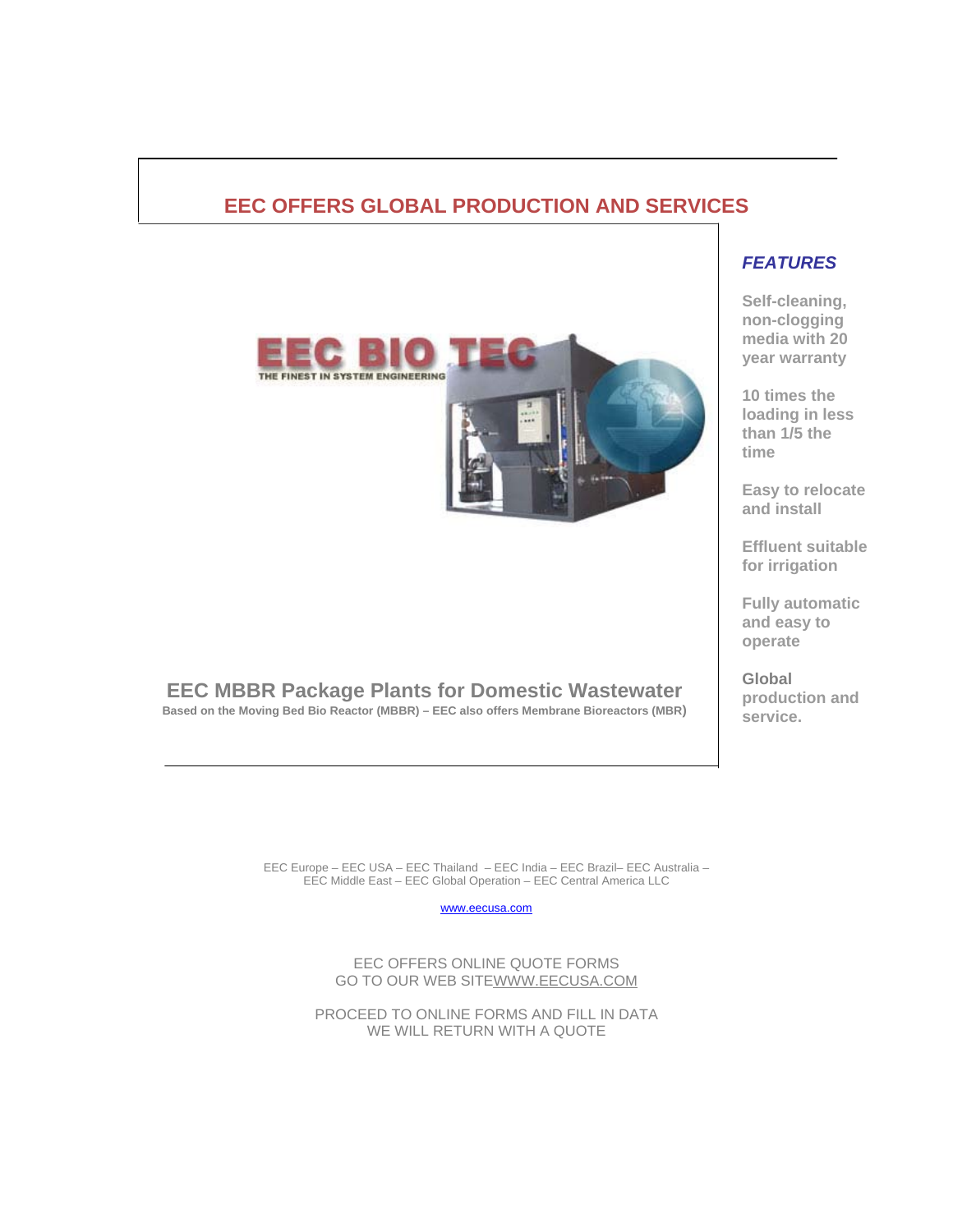### **FEATURES AND GENERAL DESCRIPTION OF THE EEC HIGH-SPEED BIO TEC SEWAGE TREATMENT PLANT**



OPEN THE DOORS AND START SYSTEMS – FULLY AUTOMATIC



EASY TO TRANSPORT, EXPAND, AND RELOCATE

## **EEC SYSTEMS FEATURES**

We have made an effective effort to incorporate our past experience in fielding comprehensive offerings. We have implemented multiple world class, renowned equipment components and instruments. These features are time-tested, both at home & abroad. The utmost care has been taken for the selection of proper construction materials for each component in our package plant system. We believe appropriate selection of materials is vital in systems of this sophistication.

- VERY COMPACT AND OCCUPIES MUCH LESS SPACE THAN OTHER TREATMENT PLANTS
- LOW MAINTENANCE AND CAPITAL REQUIREMENTS LEAD TO HIGH OPERATING COST BENEFITS
- SIMPLE ASSEMBLY AND OPERATION BY ON SITE LABOR
- PREFABRICATED AND MOUNTABLE IN STANDARD ISO FREIGHT CONTAINERS
- EASILY TRANSPORTABLE TO ANY LOCATION, UNLIKE OTHER CONVENTIONAL TREATMENT PLANTS
- OPERABLE WITHOUT MICRO ORGANISM ADDITION
- OPERABALE WITHOUT ANY CHEMICAL ADDITION
- EASY START UP, FULLY AUTOMATIC OPERATION, RELIABLE & ROBUST PERFORMANCE
- ONE CENTRAL CONTROL PANEL FOR EASY OPERATION
- CLOG-FREE AIR DISTRIBUTION SYSTEM
- AMB BIO MEDIA WARRANTED FOR 20 YEARS
- AMMONIA AND NUTRIENT REMOVAL SYSTEMS AWAILBLE UPON REQUEST.

The EEC STP system is based on the **EEC High-Speed Bio-Tec** biodegradation and sedimentation technology. The system's compactness and performance is unique within the industry in respect of volumetric efficiency. The technology is packaged in a prefabricated, skidmounted, tank system in standard lengths. Transportation in ISO freight containers simplifies long distance and overseas delivery.

#### EEC offers standard models ranging in capacities from 40 to 400 m<sup>3</sup>/day :

We manufacture smaller plants from 1 m<sup>3</sup> per day and up. Contact us for Quotes or Pamphlets.

**EEC CONDO (CON) SEWAGE TREATMENT PLANT (STP) SERIES**: Built to fit inside standard ISO, the systems are suitable for indoor and outdoor sites. All EEC systems are extensively aerated and produce no odor.

*Note: If placed indoors, draft ventilation is required. EEC's team can advise on effective configuration.*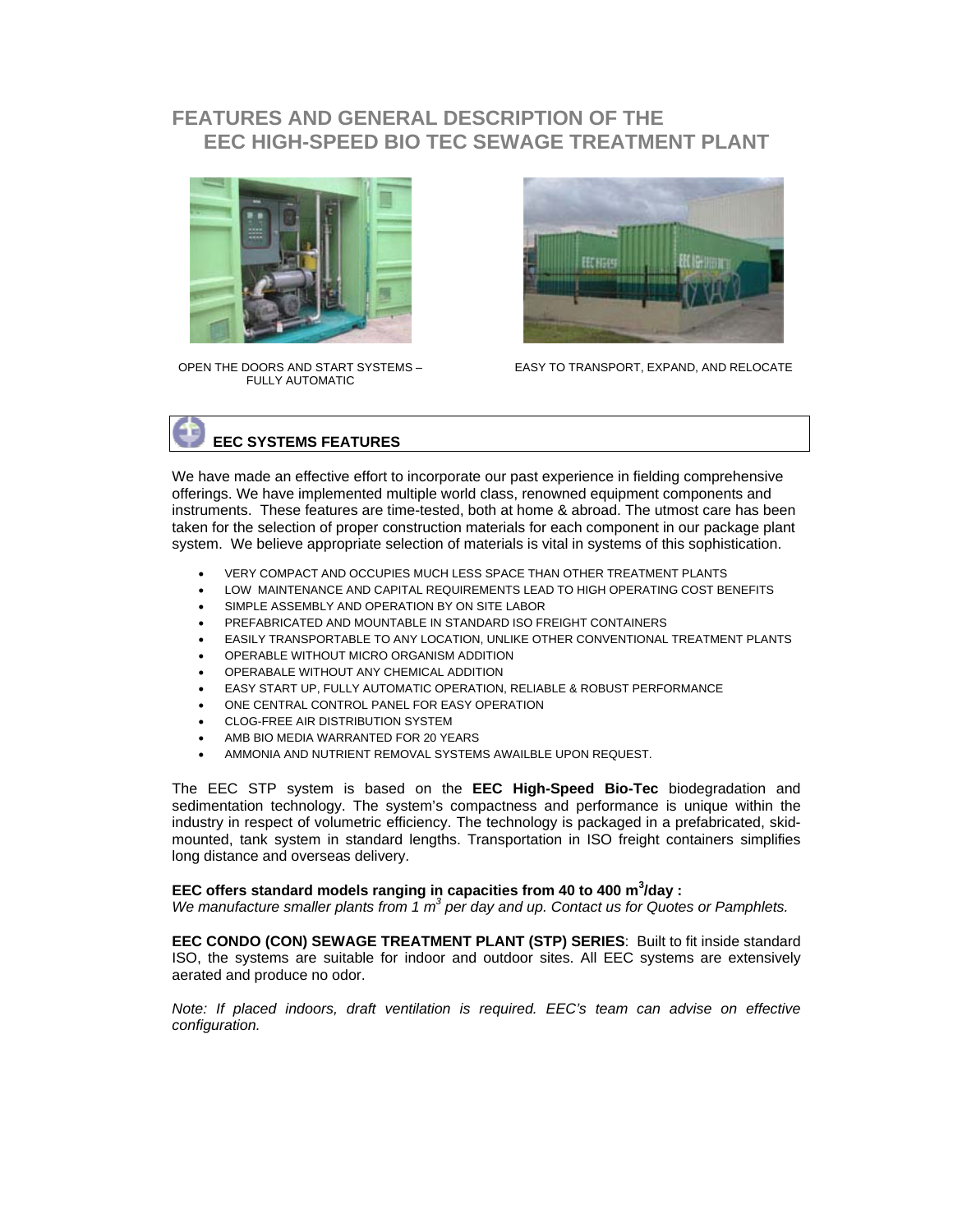# **DIMENSIONAL CRITERIA**

Treatment systems are to be designed based on actual measurements of the waste stream to be treated in respect of hydraulic load, suspended and dissolved organic material, and the applicable local effluent requirements. When initially identifying system capacity requirements, end-users typically use person equivalents (Pe) as a basic measurement. Consider the following Pe data as rules of thumb for developing initial capacity requirements:

| Wastewater flow  | (Qw)  | : 200 l/ Pe/ day | 53 GPD/Pe                            |
|------------------|-------|------------------|--------------------------------------|
| Suspended solids | (TSS) | 70 g/Pe/ day     | .15 $\#$ /day/Pe                     |
| Organic matter   | (BOD) | 65 g/Pe/ day     | .14 $\#/day/Pe$                      |
| Nitrogen         | (N)   | 9 g/Pe/ day      | $.02$ #/day/Pe                       |
| Phosphorous      | (P)   | $.6$ g/Pe/ day   | $.001\frac{\text{#/day}}{\text{Pe}}$ |



The CON STP is manufactured in two foot increments to suit any particular need. Lengths start at 8' and extend to 39' lengths. Three chambers have following nominal capacities at a guaranteed effluent of 30 ppm BOD as daily average:

| <b>Feature</b>       | <b>Specification</b>  | <b>Unit</b>    | 8CON | 10CON | 15CON | 19CON | <b>23CON</b>                          | 30CON | 35CON | 39CON |
|----------------------|-----------------------|----------------|------|-------|-------|-------|---------------------------------------|-------|-------|-------|
| <b>Flow</b>          |                       | $m^3/d$        | 40   | 60    | 110   | 150   | 180                                   | 240   | 300   | 400   |
| <b>Tank Size</b>     | Length                | mm             | 2500 | 3100  | 4500  | 5780  | 7000                                  | 9000  | 10700 | 12000 |
|                      | <b>Overall Width</b>  | mm             | 2192 | 2192  | 2192  | 2192  | 2192                                  | 2192  | 2192  | 2192  |
|                      | <b>Overall Height</b> | mm             | 2200 | 2200  | 2200  | 2200  | 2200                                  | 2200  | 2200  | 2500  |
|                      |                       |                |      |       |       |       |                                       |       |       |       |
| <b>Bio media</b>     | <b>Proprietary</b>    | m <sup>3</sup> |      |       |       |       |                                       |       |       |       |
|                      |                       |                |      |       |       |       |                                       |       |       |       |
| Settling media       | <b>Tube-dek</b>       | $\frac{1}{2}$  |      |       |       |       |                                       |       |       |       |
|                      |                       |                |      |       |       |       |                                       |       |       |       |
| <b>Rotary Blower</b> | <b>Capacity</b>       | $m^3/h$        |      |       |       |       |                                       |       |       |       |
|                      | <b>Pressure</b>       |                |      |       |       |       |                                       |       |       |       |
|                      | <b>Motor HP</b>       | mm             |      |       |       |       | <b>TECHNICAL DETAILS ARE PROVIDED</b> |       |       |       |
|                      |                       |                |      |       |       |       |                                       |       |       |       |
| <b>Transfer Pump</b> | <b>Submersible</b>    | $m^3/h$        |      |       |       |       | <b>WITH</b>                           |       |       |       |
|                      |                       |                |      |       |       |       |                                       |       |       |       |
|                      | <b>Head</b>           | m              |      |       |       |       | <b>EEC OFFICIAL QUOTES</b>            |       |       |       |
|                      | <b>Motor HP</b>       |                |      |       |       |       |                                       |       |       |       |
| <b>Sludge Pump</b>   | <b>Capacity</b>       | $m^3/h$        |      |       |       |       |                                       |       |       |       |
|                      |                       |                |      |       |       |       |                                       |       |       |       |
|                      | <b>Head</b>           | m              |      |       |       |       |                                       |       |       |       |
|                      | <b>Motor HP</b>       | m              |      |       |       |       |                                       |       |       |       |
| <b>Hydrocyclone</b>  | <b>Nominal</b>        | $m^3/h$        |      |       |       |       |                                       |       |       |       |
|                      | <b>Capacity</b>       |                |      |       |       |       |                                       |       |       |       |
|                      | <b>Pressure drop</b>  | m              |      |       |       |       |                                       |       |       |       |
|                      |                       |                |      |       |       |       |                                       |       |       |       |
| <b>Shipping Wt.</b>  | <b>Without doors</b>  | kg             | 3010 | 3680  | 4975  | 6120  | 7160                                  | 9050  | 10550 | 13310 |
|                      | <b>With Doors</b>     |                | 3720 | 4460  | 5895  | 7180  | 8350                                  | 10450 | 12130 | 15090 |
|                      |                       |                |      |       |       |       |                                       |       |       |       |
| <b>Operating Wt.</b> | <b>Without doors</b>  | kg             | 8350 | 11000 | 17765 | 22800 | 28170                                 | 36980 | 44470 | 51070 |
|                      | <b>With doors</b>     | kg             | 9060 | 11780 | 18085 | 23860 | 29360                                 | 38380 | 46050 | 52850 |
|                      |                       |                |      |       |       |       |                                       |       |       |       |
|                      |                       |                |      |       |       |       |                                       |       |       |       |

*AMMONIA AND NUTRIENT REMOVAL SYSTEMS AVAILBLE UPON REQUEST.* 

Systems with additional influent removal requirements for chemical oxygen demand (COD), ammonia, or nutrients typically require longer retention times. This results in lower capacities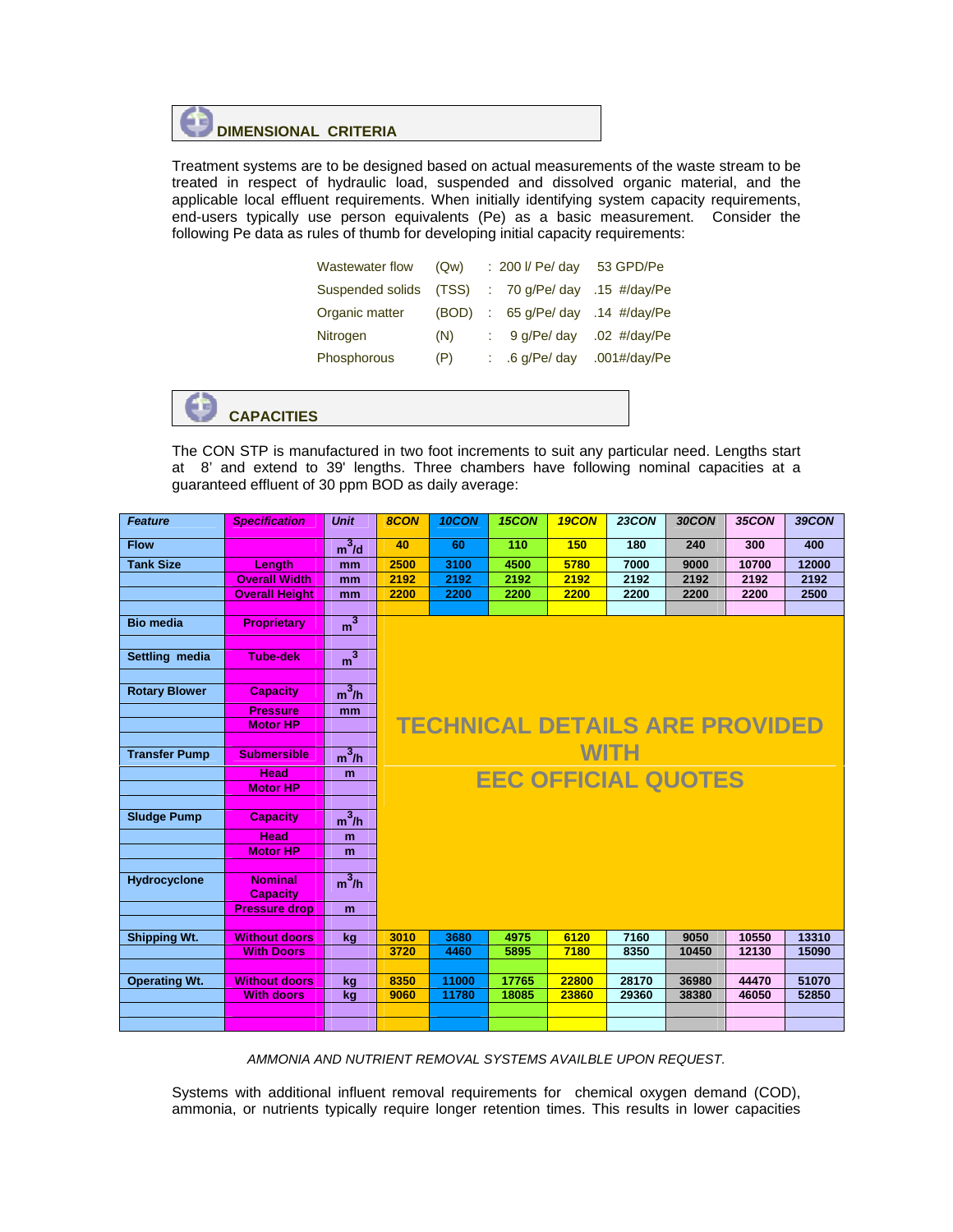than identified in the standard model table. These customized systems will be designed based on the customer's influent analysis and effluent removal requirements.

Note: EEC possessed the capability to deliver on any capacity in addition to those identified in the standard models. See web site for additional information on "Upgrades and Retrofit New and Old WWTP Plants" at our Web site: *www.eecusa.com*.



EEC's system will connect into a customer provided sewage piping system ending in a threechamber combined settling/buffer/pump well tank system. This element separates paper, sanitary binds and settleable solids. The buffer capacity must be sufficient to level out daily peak flows. EEC can assist with the preparation of this element.

# **BIOLOGICAL TREATMENT SYSTEM**

The treatment plant's feed pump pulls the influent from the pump well. The pump is levelcontrolled and has a capacity two to three times the average daily flow. The pump possesses an intermittent working mode to manage hydraulic flow. The system's blower supplies air to the bioreactors on a continuous basis.

The biodegradation reactor will include in one or two stages depending on required cleaning efficiency. Plants with higher cleaning efficiency than 80-85 % will include a two-stage system. The bioreactors oxidize the dissolved organic matter into carbon dioxide and biomass. The biomass acts as activated sludge.

Assisted moving bed (AMB) bio medium is the key to the system. The medium is a suspended, free floating biofilm carrier. It provides a large, protected biofilm surface for the oxidizing bacteria on which to thrive. The medium simultaneously accumulates the active biosludge inside the reactors.



The biodegraded water flows into a clarification stage where the suspended solids settle by gravity. The water directs past a skim well to a plate settler system, providing the final clarification of the effluent.

The sludge pump is activated each time the feed pump stops. Thesludge pump is discharges through a hydrocyclone. The overflow returns to the bioreactor while the underflow is discharged to the primary sludge storage. As necessary, the sludge is emptied by a vacuum truck and hauled away for external disposal. This removal is necessary no more frequently than a bimonthly basis.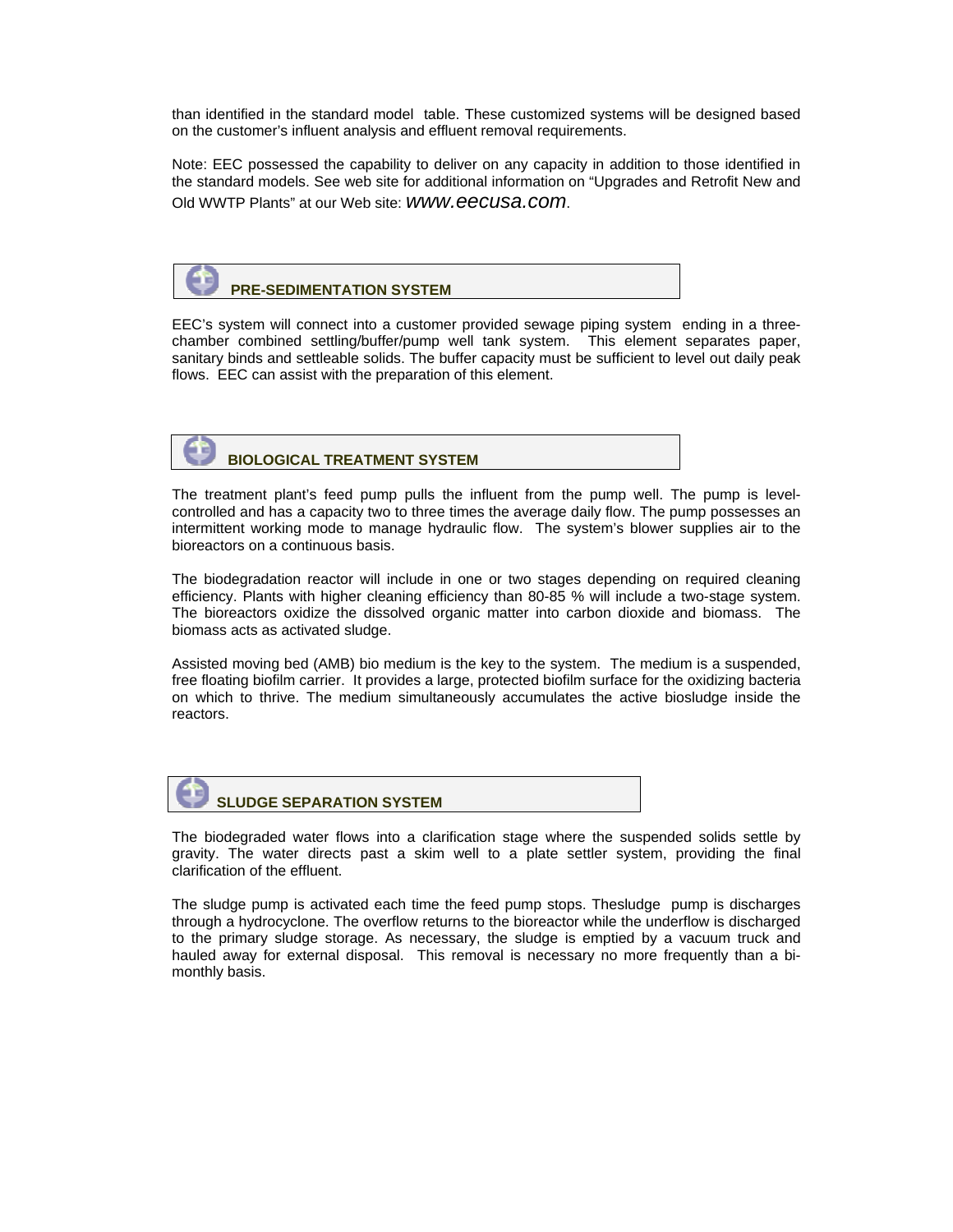

EEC package plants are fully automated systems with built-in sludge separation. Main components pre-assembled and tested prior to shipping.

#### **The basic system comes with the following standard equipment:**

- Main Bio Reactor Tank with three chambers. Epoxy coated
- AMB Bio Media<sup>™</sup> **Proprietary Media 950 m<sup>2</sup>/m<sup>3</sup>.** 20 year warranty. EEC Design
- Stainless Steel Coarse Air Distribution system. Self-cleaning, no- clog with butterfly valves. EEC Design
- Non-Return valves (Check valves)
- Necessary cables and accessories
- Corrugated Plate Settler. EEC Design
- Rotary Displacement Blower
- Submersible Feed Pump
- Displacement Sludge / Recycling Pump
- Automatic sludge separator. EEC Design
- Dosing pump as required
- Necessary PVC Piping & valves
- Motor Control Panel
- One main electrical switchboard/control panel with start/stop push buttons and running lights.



#### ADDITIONAL DETAILS PROVIDED WITH QUOTES

WE OFFER ONLINE QUOTE FORMS GO TO OUR WEB SITE WWW.EECUSA.COM PROCEED TO ONLINE FORMS AND FILLIN DATA WE WILL RETURN WITH A QUOTE



*Larger or smaller models are available upon request. Visit EEC's Web site or contact us for additional information on our various systems and solutions for your specific needs.* 



 3 177 Riverside Drive Unit F Newport Beach, CA 92663 USA E-Mail eec@eecusa.com

EEC's Research and Development Team continuously updates our technology and specifications www.eecusa.com